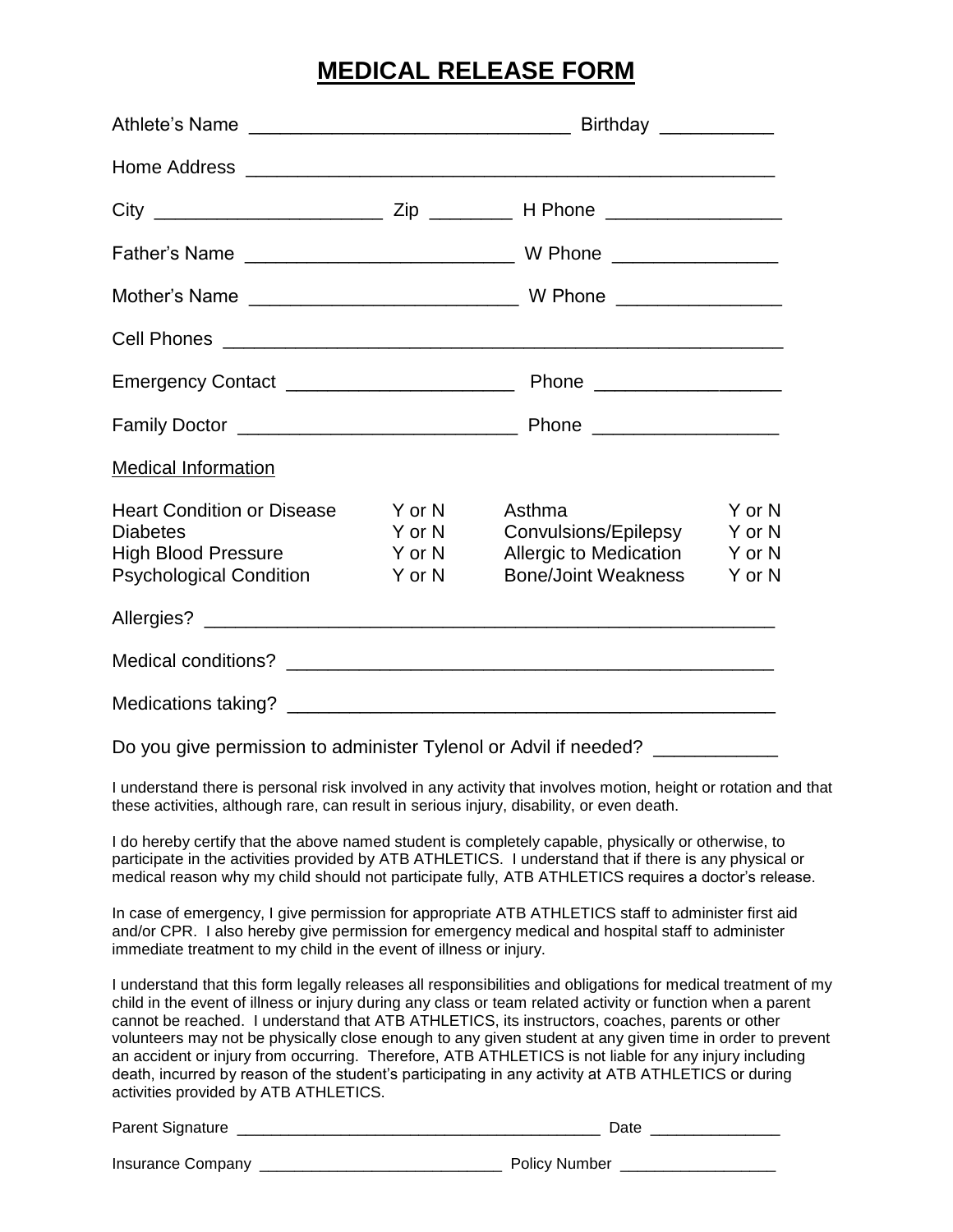# **INHERENT RISKS OF CHEERLEADING**

We at ATB ATHLETICS are very aware of the "potential danger" of cheerleading and will make every effort to achieve and maintain a safe environment for our athletes. We believe in spotting whenever there is doubt as to the consistency of a skill. We believe in proper and meticulous progression as lead-ups for more advanced skills. We believe in padding and matting and any training devices designed to make learning as safe as possible.

Cheerleading is reasonably safe as long as certain guidelines are followed, but there is the inherent risk of injury as in any athletic activity. Cheerleading is an anaerobic/aerobic activity which includes, but is not limited to, jumping, stunting, motions, and tumbling. ATB ATHLETICS strongly recommends each student undergo a physical examination by his/her physician before beginning any cheerleading activities. Each student must inform their coach of all injuries and/or chronic conditions.

Although the probability of injury is minimized if you practice correctly, there is always the possibility of one occurring. Injuries that can occur in cheerleading include, but are not limited to, the following: blisters, muscle strains, ligament sprains, joint and muscle soreness, abrasions, contusions, stress fractures, broken bones, spinal cord injuries (including those involving paralysis), and even death. However, if certain precautions are taken, the possibility of such injuries occurring will be largely decreased:

Make sure the following guidelines are consistently followed:

- 1. NEVER stunt or tumble unless a coach or coach's designee is present.
- 2. Always practice in the presence of a qualified coach.
- 3. Always warm up appropriately before cheering at practice or competition.
- 4. Do not attempt a stunt or skill that you do not know how to perform safely and without a coach present.
- 5. Always use attentive spotters and mats when stunting.
- 6. Always cheer in an area free from obstruction.
- 7. Do not stunt on uneven ground, wet surfaces, or concrete.
- 8. Never talk, laugh, or play around when performing a stunt or tumbling.
- 9. Report all injuries to the coach as soon as they occur.
- 10. Follow all trainer and doctor recommendations.
- 11. Condition properly to increase strength and guard against injuries.
- 12. Always wear shoes and clothing appropriate for cheerleading.
- 13. Never wear jewelry of any kind or chew gum when cheering.
- 14. Always have hair pulled back from your face and shoulders.
- 15. Eat nutritious meals and get plenty of rest.
- 16. Drink plenty of water during practice or competition.
- 17. Always ask for assistance or advice at any time.

I HAVE CAREFULLY READ THE PRECEDING WARNING. I HAVE HAD THE OPPORTUNITY TO ASK QUESTIONS AND HAVE THEM ANSWERED. I THOROUGHLY APPRECIATE AND UNDERSTAND THE RISKS INVOLVED IN ACTIVE PARTICIPATION IN CHEERLEADING. I ACKNOWLEDGE THAT I AM PHYSICALLY FIT AND AM VOLUNTARILY PARTICIPATING IN THIS ACTIVITY.

| Athlete Signature: | Date: |
|--------------------|-------|
| Parent Signature:  | Date: |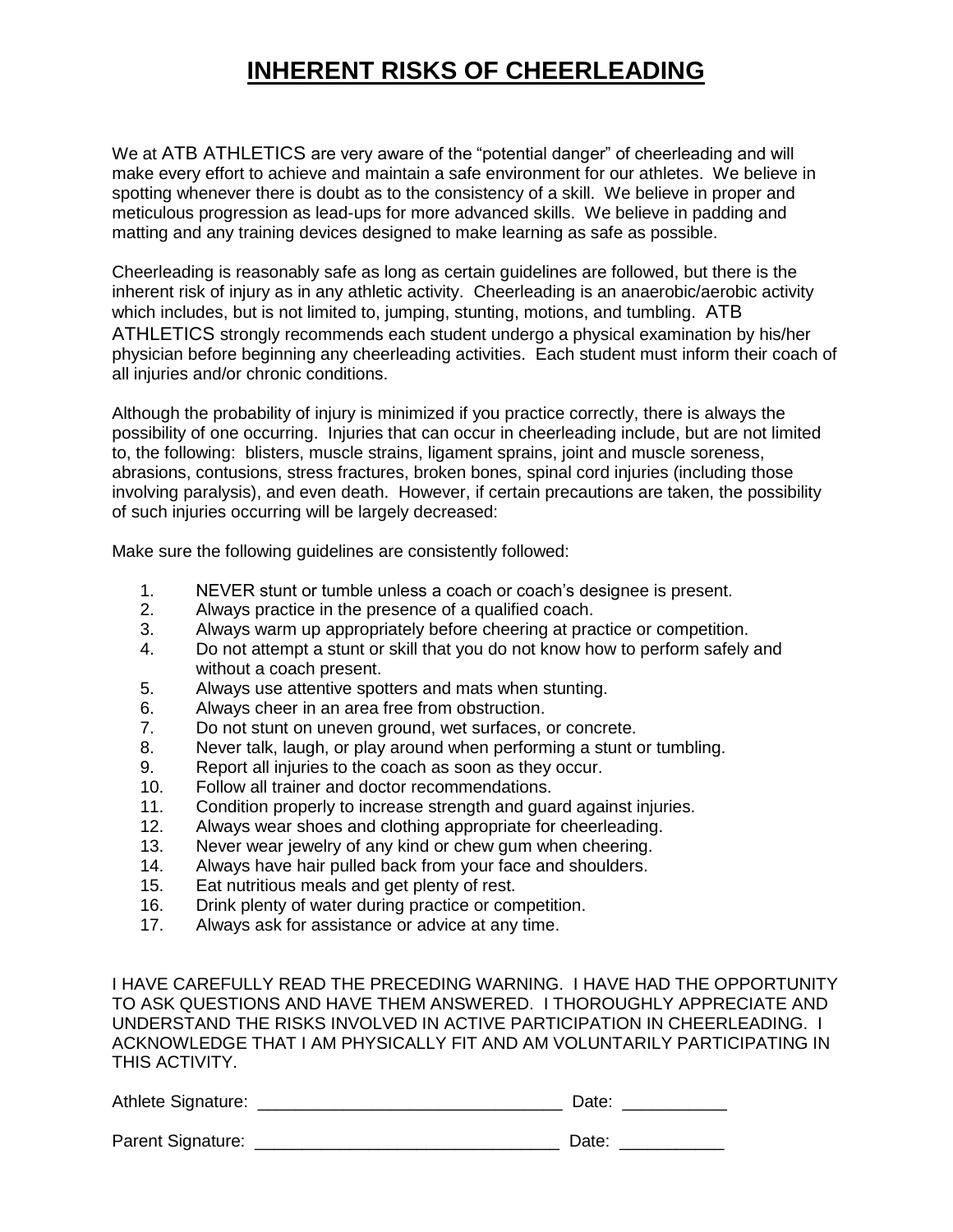## **MATERIAL, UNIFORM, & PROPERTY RIGHTS AGREEMENT**

### 1. ATB ATHLETICS Material Agreement:

As a member of ATB ATHLETICS, any materials (cheers, chants, pyramids, partner stunts, transitions, dances, music, routines, etc.) may not be used or taught for any purpose, to anyone outside the ATB ATHLETICS organization. All material is owned by ATB ATHLETICS and may not be reproduced or taught in any manner without prior written consent from ATB ATHLETICS. Anyone violating this agreement may be removed immediately from the ATB ATHLETICS program.

2. ATB ATHLETICS Uniform Agreement:

Any and all parts of the ATB ATHLETICS cheerleading program uniform may only be worn during specific and official ATB ATHLETICS program activities. The uniform may not be worn for any other activity without prior written consent from ATB ATHLETICS. No part of the uniform may be loaned to any person that is not a current member of the program. Anyone violating this agreement may be removed immediately from the ATB ATHLETICS program. In addition, if your child leaves or is removed from the program, then you forfeit your right to said uniform and it becomes the property of ATB ATHLETICS.

3. ATB ATHLETICS Property Rights Agreement:

No ATB ATHLETICS related items may be sold without prior written consent from ATB ATHLETICS. No person shall, for any reason, print, embroider, screen, or, by any other means, transpose the ATB ATHLETICS logo or name onto any material without prior written consent from ATB ATHLETICS. The company name and its entity are solely owned by ATB ATHLETICS. Any violation of this agreement may result in legal action.

I have read and understand the ATB ATHLETICS Material, Uniform, and Property Rights Agreement, and will adhere and abide by these agreements:

| <b>Parent Signature</b>  | Date |
|--------------------------|------|
| <b>Athlete Signature</b> | Date |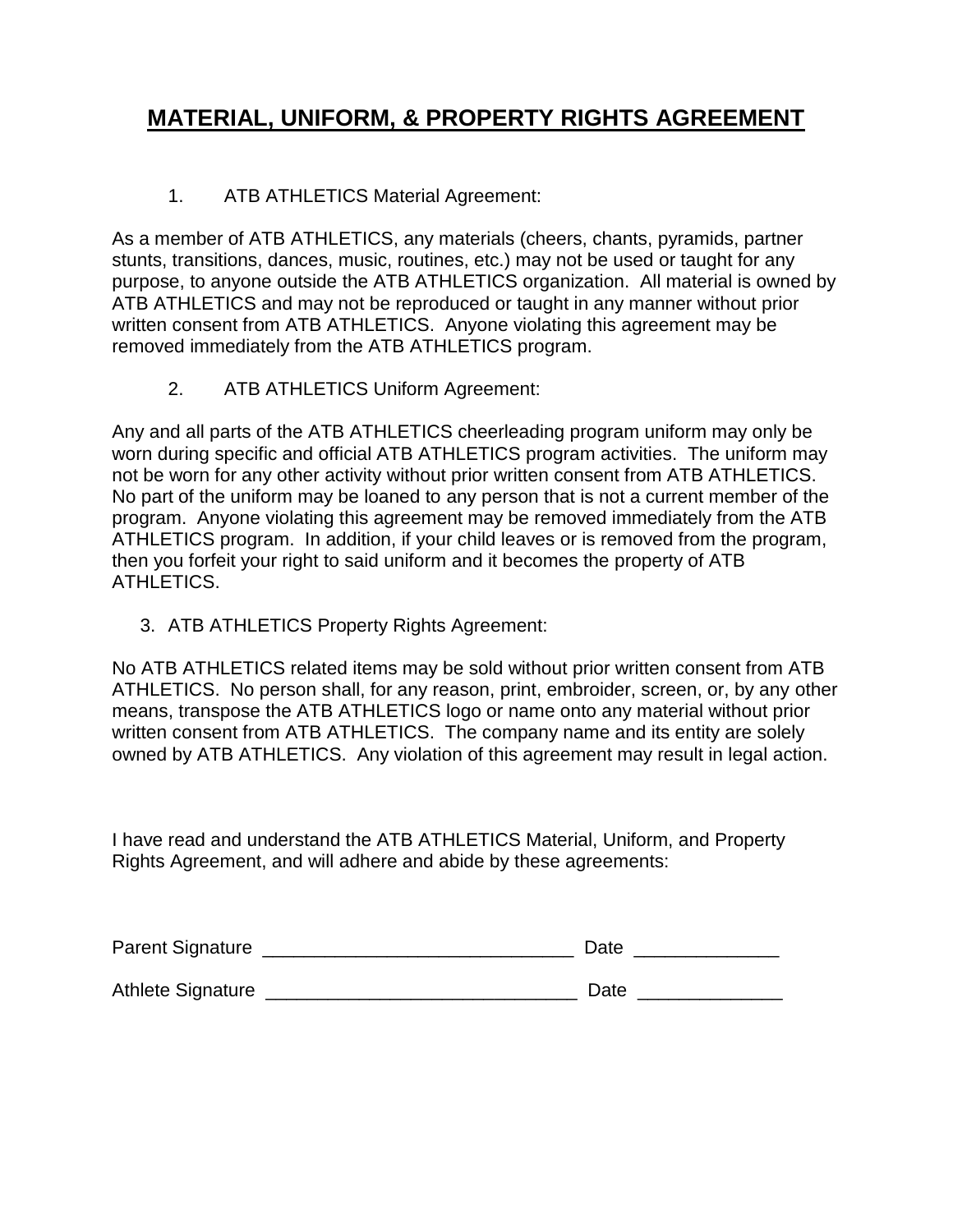# **NO REFUND POLICY**

By signing this form below, I understand that joining ATB ATHLETICS is a one (1) year commitment and will do everything possible to ensure that my child will participate throughout the year.

I also acknowledge that in the event that we choose to leave or if we are asked to leave the ATB ATHLETICS program, all fees paid to ATB ATHLETICS will not be refunded under any circumstances.

I also agree that a 30-day written notice filed in person is required to withdraw from the program. No faxes or phone calls will be accepted. I agree that I am responsible for tuition in that 30-day period.

#### **Please read and sign the following**:

I have read and agree to abide by the policies as stated above.

| <b>Parent Signature</b>  | Date |
|--------------------------|------|
| <b>Athlete Signature</b> | Date |